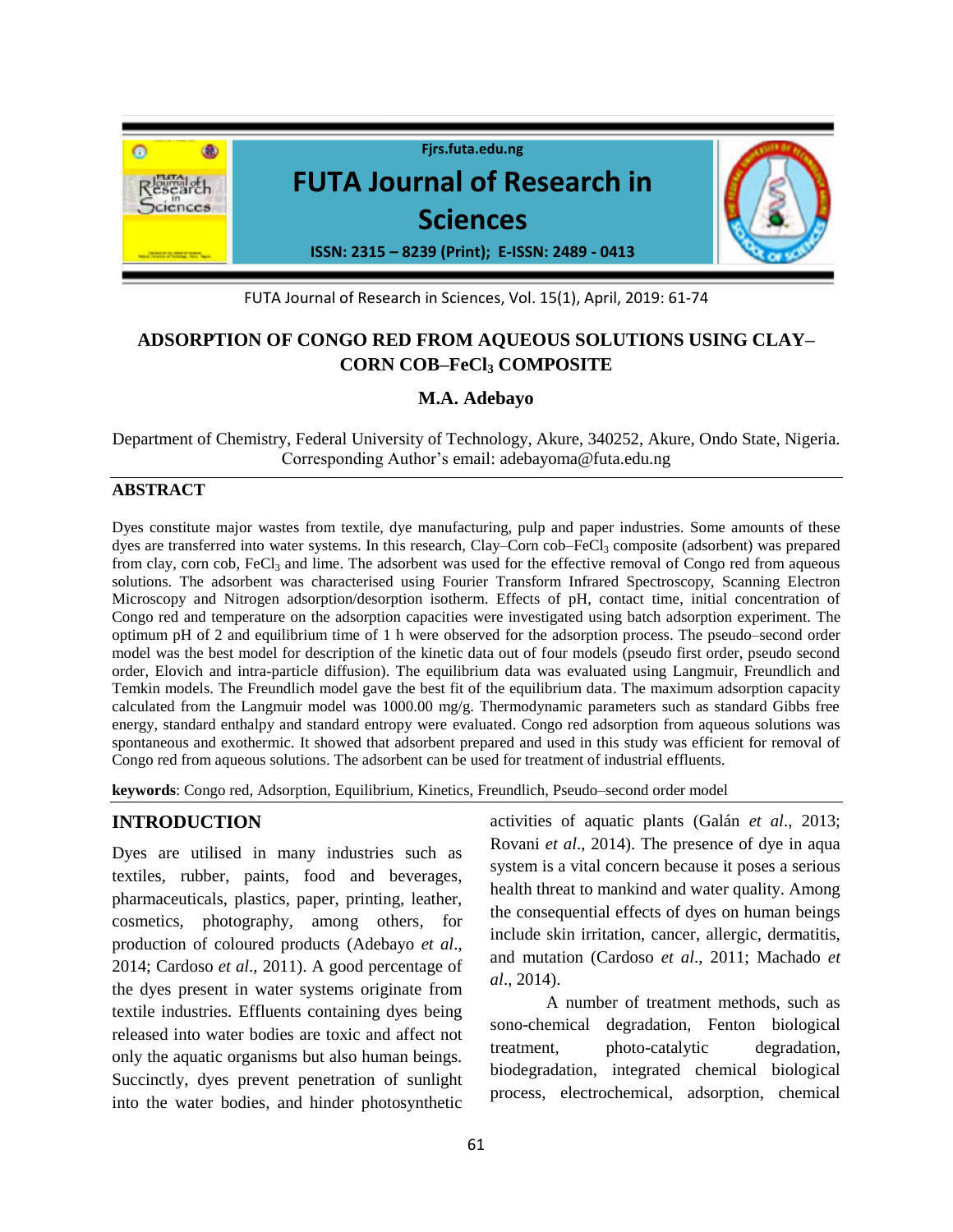coagulation-flocculation, precipitation, and so on, have been developed and explored for remediation of dyes in the wastewater (Adebayo *et al*., 2014; Muthuraman, 2011; Doumic *et al*., 2015; Adebayo *et al*., 2012a; Adebayo *et al*., 2012b; Olasehinde *et al*., 2018). Adsorption process is an effective and efficient method among the available techniques. Adsorption is a prominent technique because of its cheapness, simplicity, and rapidness. Similarly, adsorbents can be regenerated easily and reused after adsorption experiments (Thue *et al*., 2016; Bazzo *et al*., 2016). A number of adsorbent materials have been studied and used for removal of dyes from aqueous solutions; these adsorbent materials include carbon nanotubes (Machado *et al*., 2014), alumina (Doumic *et al*., 2015), coffee waste (dos Santos *et al*., 2014; dos Santos *et al*., 2015), cocoa pod husks (Bello and Ahmad 2011; Ribas et *al*., 2014), mesoporous material (Umpierres *et al*., 2017), sludge (Puchana-Rosero *et al*., 2016), Bacury shell (Saucier *et al*., 2015a) and so on.

Congo red is a diazo dye. It is a valuable textile dye that can be applied directly on cotton (Steensma, 2001; Purkait *et al*., 2007). Congo red also finds its application in wood pulp and paper industries and could be used as a laboratory testing aid for free hydrochloric acid in gastric contents, as pH indicator, in the diagnosis of amyloidosis and as a histological stain for amyloid. Congo red dye can be synthesised by coupling two molecules of napthionic acid with tetrazotised benzidine (Purkait *et al*., 2007). Congo red is red in the pH range of 5 to 10, however, its colour changes from red to blue at acidic media  $(<$  pH 5). This blue colour of Congo red could be linked to the resonance among charged canonical structures (Purkait *et al*., 2007). Congo red dye is carcinogenic and must be removed from water systems. Among the adsorbents that have been used for removal of Congo red from aqueous solutions include activated carbon (Purkait *et al*., 2007), activated carbon from *Imperata cylindrica* leaf (Bello and Banjo 2012), bentonite (Toor *et al*.,

2015), activated carbon/surfactant (Cheng *et al*., 2015), wheat straw (Zhang *et al*., 2014), and nanotubes (Guo *et al*., 2014).

In this work, a composite was prepared from clay, corn cob (agricultural waste) and iron(III) chloride (activating agent). The composite material tagged clay–corn  $\text{cob-FeCl}_3$ composite (CCCF) was successfully utilised for adsorption of Congo red from water systems. Corn cobs are agricultural wastes that are discarded in the environment after consuming maize. These corn cobs litter the environment, accumulate and decompose. The decomposition of these wastes contaminates our so-called safe environment. It is of good concern, as shown in this research, to convert the corn cob waste into useful material that can decontaminate toxic Congo red from aqueous solutions.

## **MATERIALS AND METHODS**

### **Reagents and Solutions**

Congo red (molecular weight: 696.67 g/mol) was furnished by Aldrich Chemical Company and used without further treatment. All other reagents used in the study were of analytical grade and used without further purification. Cleaning and preparation of solutions were done using Milli-Q water. A 5 g/L (stock solution) of Congo red was prepared and experimental solutions were prepared by diluting the stock solution using Milli-Q water.

## **Collection of Samples and Preparation of Adsorbent**

The corncob was collected from Oja-oba, Akure, Ondo State, Nigeria. The corncob was sundried for a week to drive off the moisture, oven-dried at 100 °C for 24 h, and subsequently burnt in a furnace between 300 and 400 °C. The residue from the corncob was ground, sieved to get a smooth and smaller materials (106 µm) and kept securely until use. Clay soil was gotten from Apatapiti, Akure, Ondo State, Nigeria, and was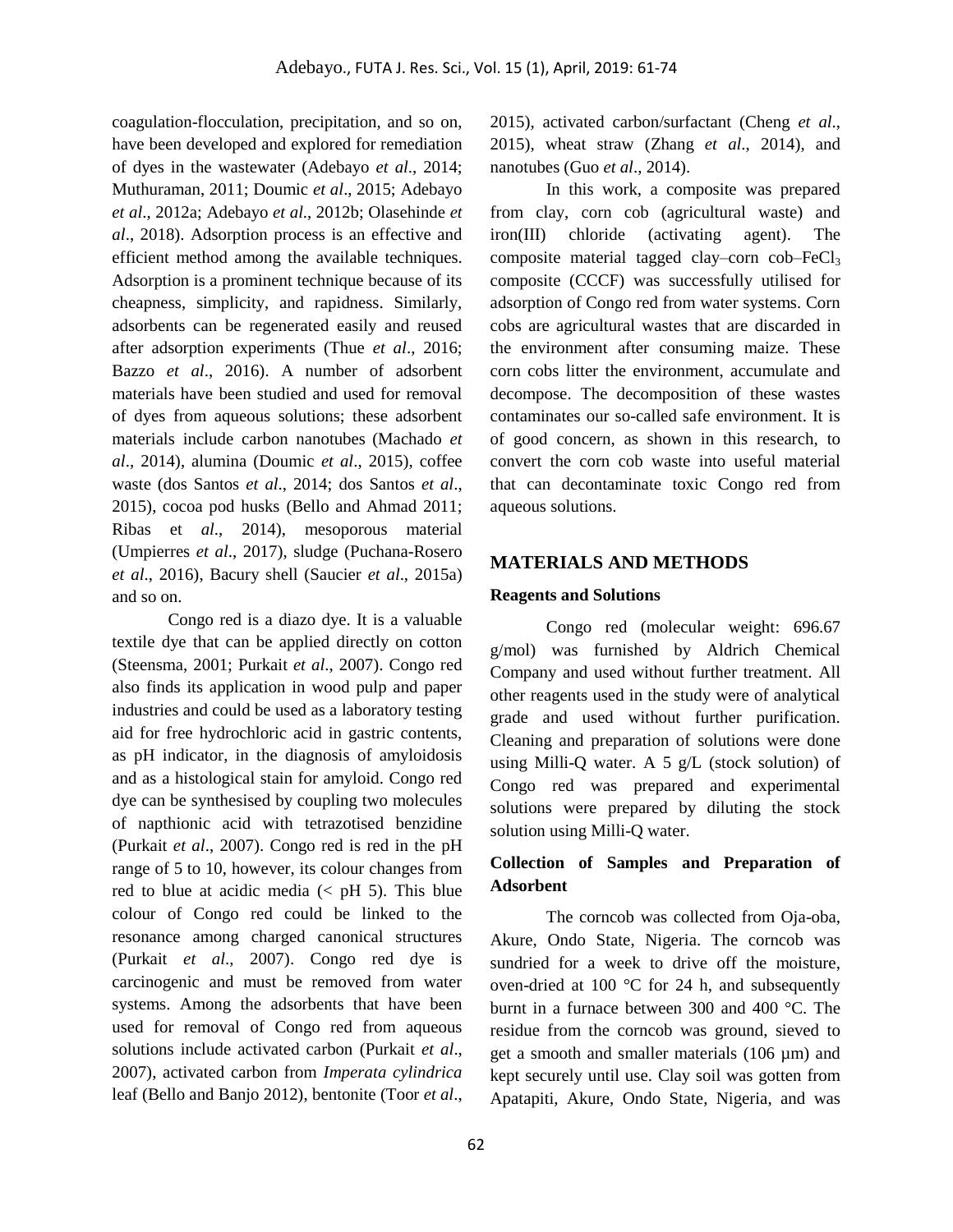identified at Soil Laboratory at Federal University of Technology, Akure, Ondo State, Nigeria. The clay was oven-dried at 100 °C for 48 h, crushed with mortar and pestle, sieved to get a smaller particle (106 µm) of the clay soil and properly stored until needed.

A 50 g of corn cob was weighed and mixed with a 50 g of clay. A 80 g of iron(III) chloride was dissolved in 300 ml of water. The corn cob and clay were added to the solution of FeCl<sub>3</sub>. A 20 g of lime was weighed and added to the mixture. The inclusion of lime was to ensure smooth and proper mixing of the components (Ribas *et al*. 2014; Saucier *et al*., 2015a; Saucier *et al*., 2015b). Iron (III) chloride was used as activating agent. The mixture was put on a magnetic stirrer for 1 h at 80 °C and solution was brought to pH  $\approx$  9 using NaOH solution. The solution was allowed to age for 24 h. The clear solution was decanted and the adsorbent was washed with Milli-Q water several times to drive out the inorganics used during the preparation. The resulting material (adsorbent) was oven dried and sieved with a 106 µm mesh sieve. This adsorbent was named clay–corn  $\cosh$ –FeCl<sub>3</sub> composite (CCCF) and stored in an air-tight plastic bottle until usage. The ratio of precursor (corn cob and clay) to inorganics  $(FeCl<sub>3</sub>$  and lime) was 1:1. Adsorbents with different ratios of precursor to inorganics  $(1:2, 2:1, 2:3$  and  $(3:2)$  were also prepared. The preliminary experiments in this study revealed that CCCF with ratio 1:1 (precursor : inorganics) gave the best adsorption capacity (data not shown). This adsorbent was used for further adsorption study.

### **Characterisation of the Adsorbent**

The CCCF adsorbent was characterised using Fourier Transform Infra-Red Spectroscopy (FTIR) (Perkin Elmer 2000 FTIR spectrophotometer). The adsorbent and KBr were dried in an oven at 393 K for 10 h, stored in airtight flasks and kept in a vacuum desiccator prior analysis. The FTIR spectrum of the CCCF

was recorded between 4000 and  $650 \text{ cm}^{-1}$  at a resolution of  $4 \text{ cm}^{-1}$ .

The micrograph of CCCF was taken using Scanning Electron Microscope (SEM) (Zeiss DSM 982 Gemini).

The  $N_2$  adsorption-desorption isotherm of the adsorbent was done at liquid nitrogen boiling point (77 K) using a surface analyser (Nova Station A Equipment). The specific surface area and pore size distribution of the adsorbent were evaluated using BET (Brunauer, Emmett and Teller) multipoint technique and BJH (Barret, Joyner and Halenda)(Gregg and Sing, 1982).

### **Adsorption Studies**

Batch experiment was used to study the adsorption of Congo red dye on the CCCF. The influences of pH, contact time, initial concentration of Congo red and temperature on the adsorption capacity were investigated. All batch adsorption studies were carried out in various 20 mL of Congo red solutions (200 – 2000 mg/L) and 50 mg CCCF in the pH range of 2.0 to 10.0. The adsorbent-adsorbate mixtures were agitated at 160 rpm and equilibrated at an appropriate time (from 2 min to 8 h) in a thermostatic shaker  $(25 - 50 \degree C)$ . After equilibration at specific conditions, the mixtures were filtered using Whatmann No. 1 filter paper. The concentration of un-adsorbed dye was measured using UV/Visible spectrophotometer. The right wavelength maximum for measurement of absorbances was obtained by running spectra of diluted dye (taking into consideration the pH) before taking the absorbance of un-adsorbed dye from aqueous solutions. An aliquot of the residual concentration of dye in the supernatant was diluted when necessary before spectroscopic measurements. Each experiment was carried out in duplicate.

The amount of Congo red adsorbed and percentage of adsorption (%A) were calculated using Eqs (1) and (2), respectively, for all experiments carried out.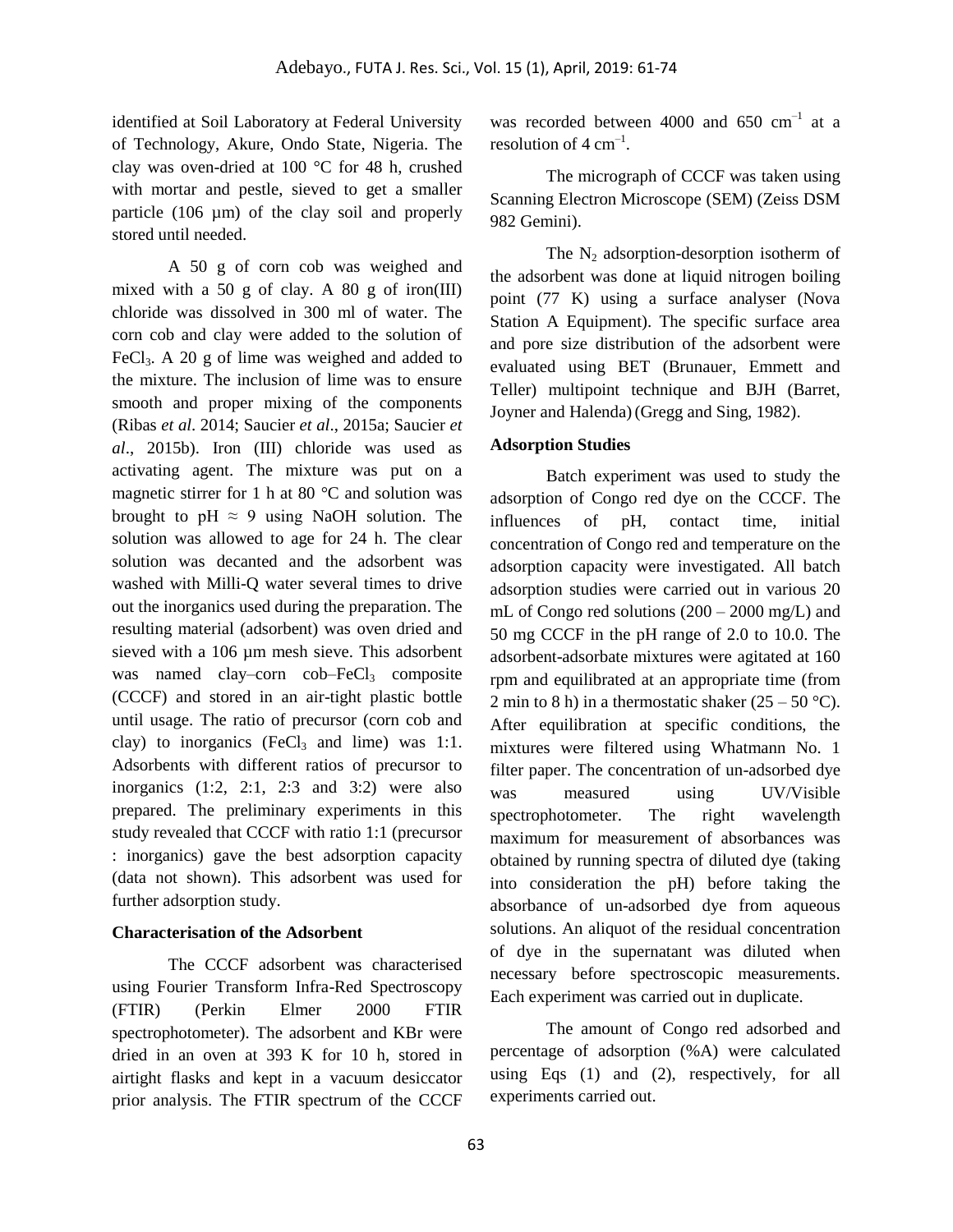$$
q_e = (C_o - C_e) \cdot m^{-1} \cdot V \tag{1}
$$

$$
\% A = \frac{(C_o - C_e)}{C_o} \cdot 100
$$
 (2)

where  $q_e$  is the amount of Congo red adsorbed onto the adsorbent (mg/g),  $C_0$  is the initial Congo red concentration (mg/L),  $C_e$  is the equilibrium concentration of the Congo red solution (mg/L) after adsorption, V is the volume (L) of the aqueous phase; m is the dry weight (g) of the adsorbent used.

#### **RESULTS AND DISCUSSION**

#### **Preparation and Characterisation of Adsorbent**

The preliminary experiments (data not shown) showed that the adsorption capacity of CCCF was better than those of native Corn cob

and clay for removal of Congo red. Iron(III) chloride played a substantial activation role. Iron salts have been employed previously as activating agents (Leal *et al*., 2012; Saha *et al*., 2011).

To obtain the functional groups on the surface of the CCCF, FTIR analysis was carried. This analysis provides valuable information on the chemical composition adsorbent materials and the functional groups responsible for binding and removal of pollutants from aqueous solutions (dos Reis *et al*., 2016; dos Reis *et al*., 2017). The prominent peaks and functional groups assignments of the CCCF spectrum (**Figure 1**) are 3793 cm<sup>-1</sup> (-OH), 2383 cm<sup>-1</sup> (-C=C), 1597 cm<sup>-1</sup> (-C–O),  $1156 \text{ cm}^{-1}$  (C–O stretching of alcohol and phenol, and the Si–O stretching of silicates) (dos Reis *et al*., 2017). There are noticeable differences in the peaks of CCCF before and after adsorption. The peaks of CCCF after adsorption of Congo red (**Figure 1**) are 3756 cm<sup>-1</sup> (-OH), 2373 cm<sup>-1</sup> (-C=C), and  $1598 \text{ cm}^{-1}$  (-C-O).



### **Figure 1: FTIR spectra of CCCF before and after adsorption of congo red**

Surface information such as the shape and size of the particles can be obtained from the SEM micrographs. The adsorbent (**Figure 2**) has rough and coarse surface that can adsorb dyes from aqueous solutions. The activating agent created pores that can adsorb the Congo red molecules from solutions. The Barrett-Joyner-Halenda (BJH) model was used to calculate the pore size distribution; the pore radius of the adsorbent is 17.26 Å while the total pore volume is 26.88  $\text{cm}^3/\text{g}$ . The specific surface area, using BET technique, of CCCF is  $88.93 \text{ m}^2/\text{g}$ .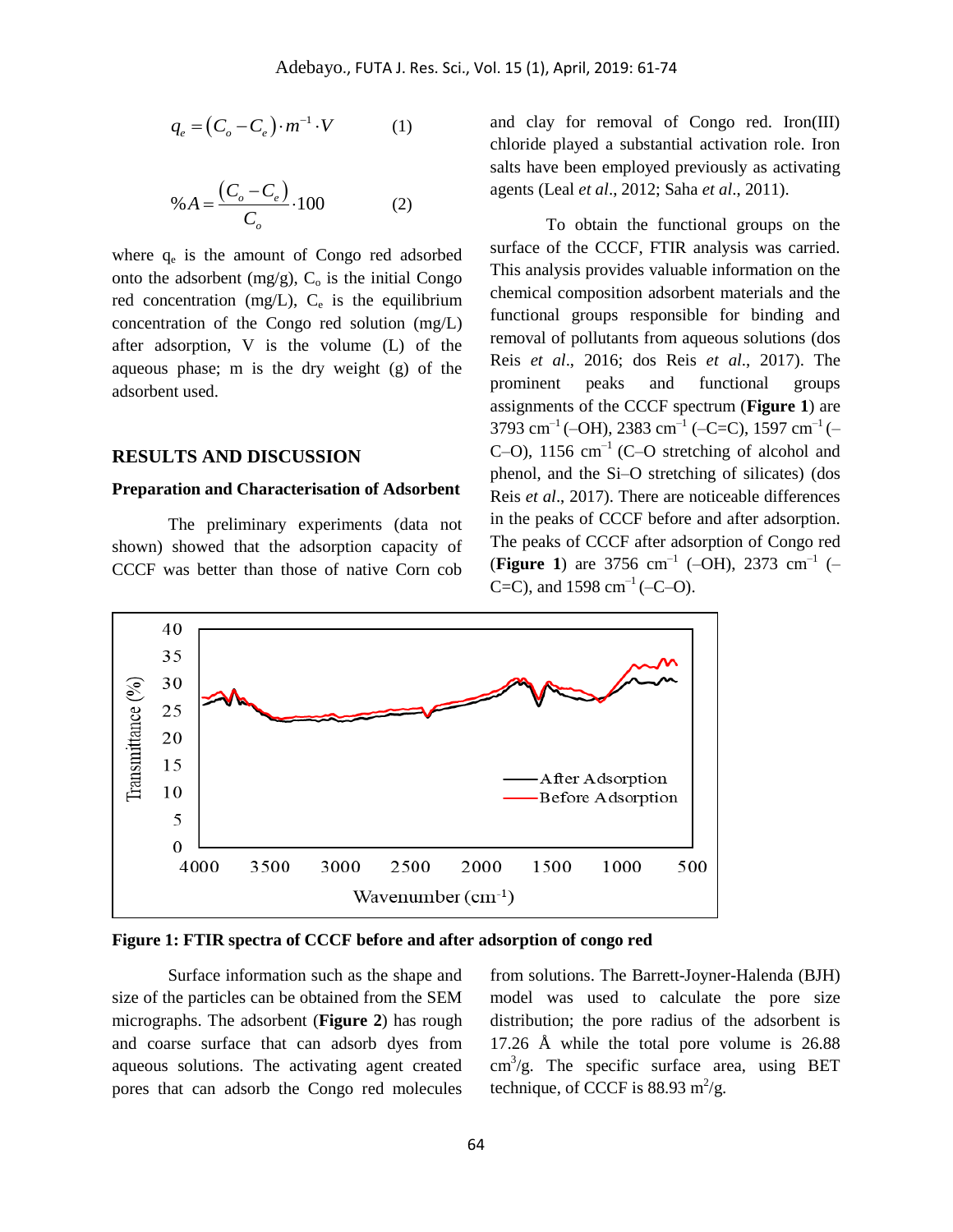

**Figure 2: the SEM micrographs of CCCF at different magnifications A) 50X and B) 5000X**

#### **Batch Adsorption Studies**

## **Effect of pH on the Adsorption Efficiency of CCCF**

A determining parameter in adsorption studies is the effect of acidity of the medium (Adebayo *et al*., 2014; Rovani *et al*., 2014; Bazzo *et al*., 2016). Different adsorbing materials show different characteristics at various pH values. Removal of Congo red dye using CCCF was evaluated within the pH range of 2 to 10 as shown in **Figure 3**. For this adsorbent, the highest percentage removal of 98.22% was observed at pH 2.0 while the lowest removal of 45.27% was observed at pH 10.0. In brevity, the adsorption capacities decrease as pH values increase and interaction of CCCF with Congo red is highly pH dependent, which is quite similar to what have been reported earlier (Gupta *et al*., 2011; Rovani *et al*., 2014; Saucier *et al*., 2015a; Puchana-Rosero *et al*., 2016). The optimum pH for the removal of Congo red by CCCF is 2, therefore, the pH of adsorbate solution was fixed at pH 2.0 for other aspects of the work.



**Figure 3: the effect of pH on the removal of Congo red using CCCF.** *Conditions: temperature = 25 °C; contact time = 2 h; agitation speed = 160 rpm; initial Congo red concentration = 600 mg/L.*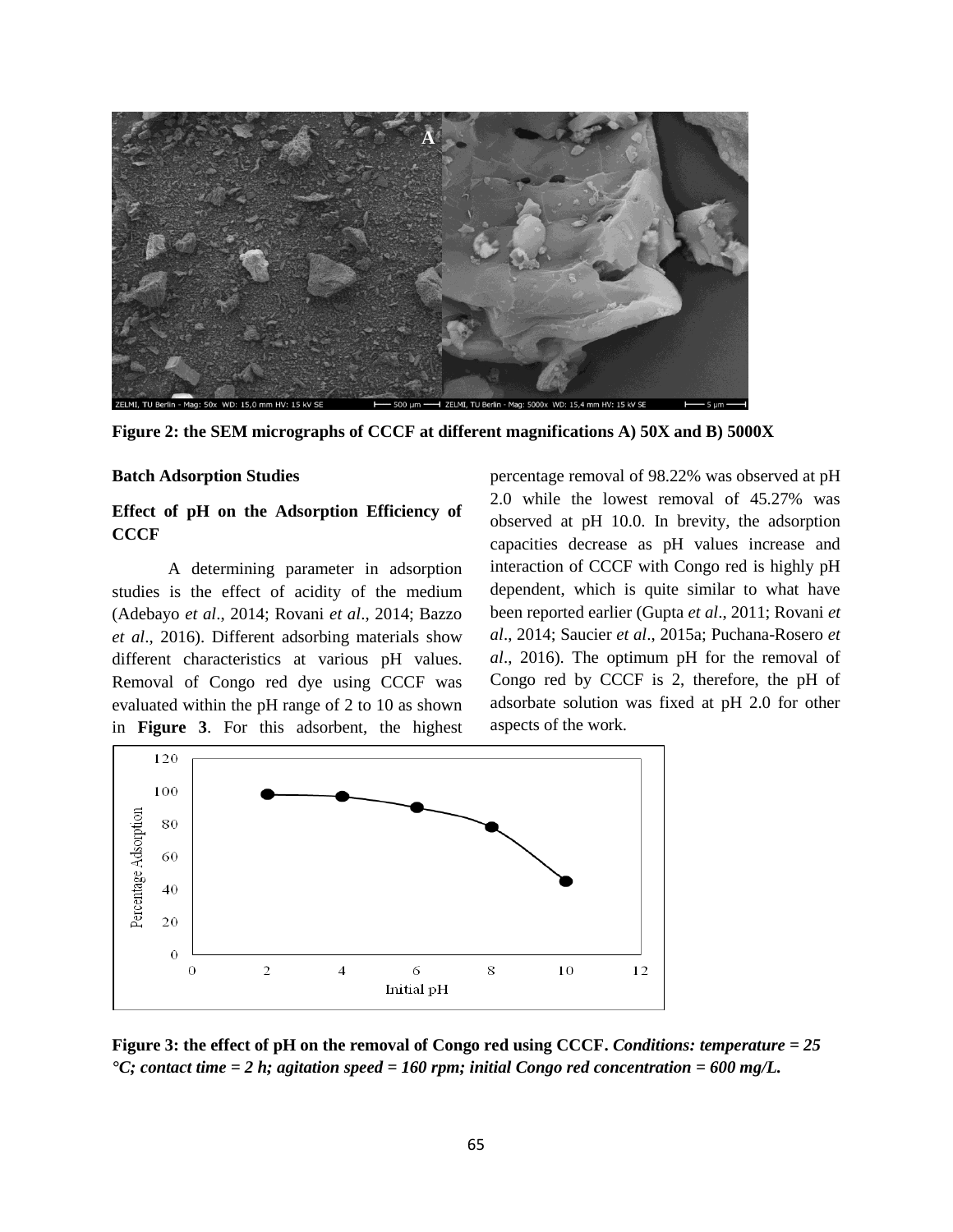Adsorption of adsorbate from aqueous solutions is a function of surface properties adsorbent (Thue *et al*., 2016). The initial pH of adsorbate solution is important for the sorption capacity of the adsorbate if the mechanism of adsorption is electrostatic attraction. The surface of CCCF is readily available for adsorption of Congo red at acidic pH values. However, protonation of Congo red is weakened as pH values increase (basic pH values) due to

electrostatic repulsion between CCCF and Congo red molecules (da Farias *et al*., 2018).

# **Influence of Contact Time on Adsorption and Kinetic Models**

The effect contact time is shown in **Figure 4**. It is clear that the extent of adsorption was rapid at the initial stage of the experiment. A steady state equilibrium was achieved at 1 h (equilibrium time) for CCCF.



**Figure 4: influence of contact time on the removal of Congo red from aqueous solutions using CCCF.** *Conditions: temperature = 25*  $\textdegree C$ ; *contact time = 2 – 480 min; agitation speed = 160 rpm; initial Congo red concentration = 600 mg/L.*

Four kinetic models were employed for analysis of time dependent data. The models are pseudo-first order, pseudo-second order, Elovich and Intraparticle diffusion models; the corresponding equations for these models are shown in Eqs  $(3) - (6)$ .

$$
\log(q_e - q_t) = \log q_e - \frac{k_1}{2.303}t\tag{3}
$$

$$
\frac{t}{q_t} = \frac{1}{k_2} q_e^2 + \frac{t}{q_e}
$$
 (4)

$$
q_{t} = \frac{1}{\beta} \ln(\alpha \beta) + \frac{1}{\beta} \ln t
$$
 (5)

$$
q_t = k_{id}t^{0.5} + C \tag{6}
$$

where  $q_t$  is the amount of Congo red adsorbed at time (t) (mg/g);  $q_e$  is the amount of Congo red adsorbed at equilibrium  $(mg/g)$ ; k<sub>1</sub> is the pseudo first order rate constant (min<sup>-1</sup>),  $k_2$  (g/mg) is the pseudo-second reaction rate constant;  $\alpha$  is the initial adsorption rate  $(mg/g)$ ;  $\beta$  is related to the extent of surface coverage and the activation energy for chemisorption  $(g/mg)$ ;  $k_{id}$  is the intraparticle diffusion rate constant (mg/(g  $\min^{0.5}$ )).

The parameters of the four models used for kinetic analysis are presented in **Table 1**. The linear fitting of the pseudo-first order model (Figure 5A) exhibited low correlation value  $(R^2)$ , showing poor fit of the model while pseudosecond order model (**Figure 5B**) gave an ideal fit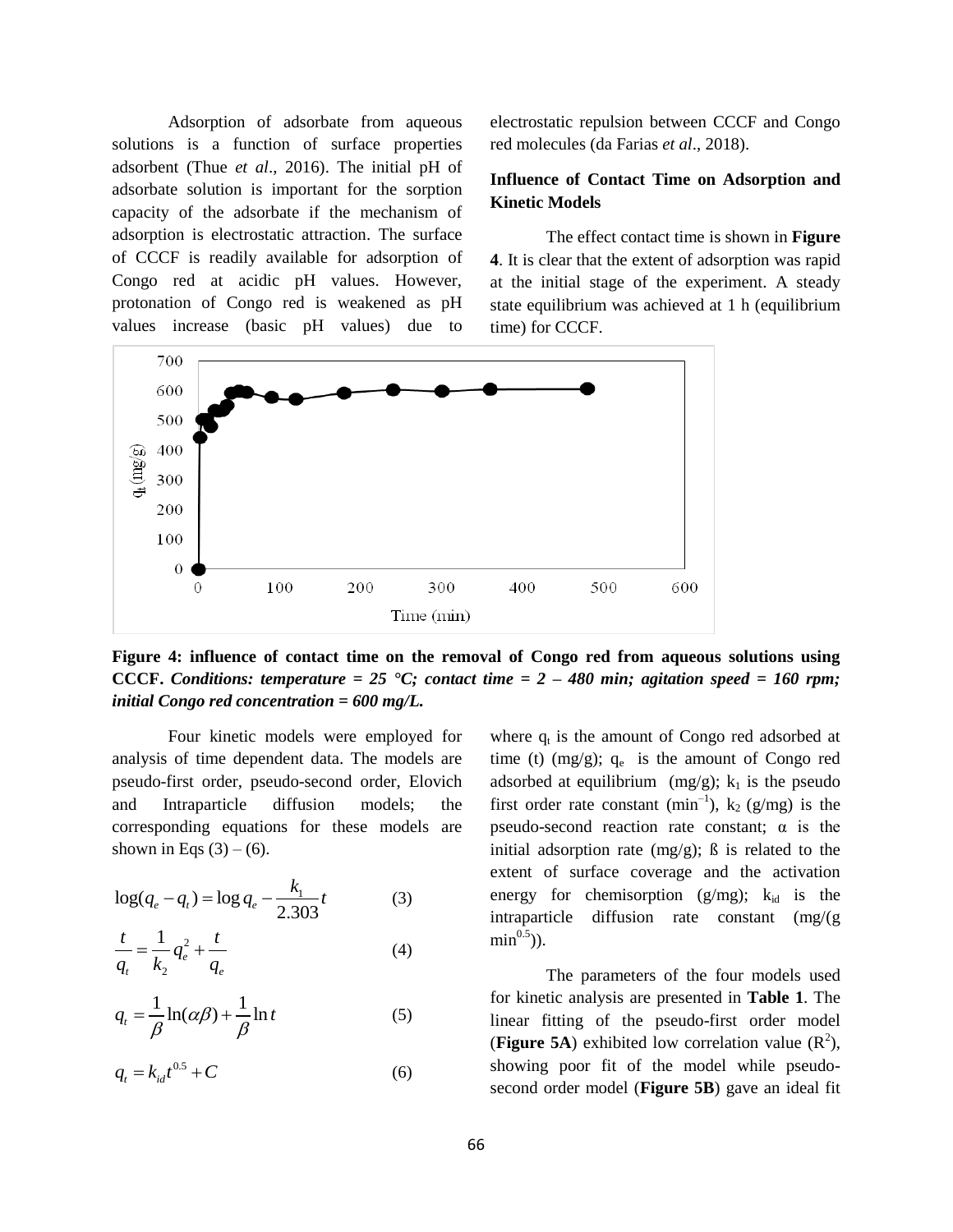for CCCF at 25 $\degree$ C as proven by the high R<sup>2</sup> value  $(R<sup>2</sup> = 0.9998)$ . Similarly, the calculated equilibrium adsorption capacity  $(q_{e(cal)})$  and the experimental one  $(q_{e(exp)})$  agree closely for pseudosecond order model. The pseudo second order model gave better fit than the Elovich model. According to Elovich model in (**Figure 5C**), the initial adsorption rate is  $1.029 \times 10^8 \text{ mg/g}$  while the value of ß that is related to the extent of surface coverage and the activation energy for chemisorption is 0.033974 g/mg.

The plot of the intra-particle diffusion model mechanism of the Congo red adsorption onto CCCF (**Figure 5D**), signify that the whole-time range could not be fitted by a straight line, but it could be separated into two linear regions, which imply that the Congo red adsorption onto CCCF is governed by more than one adsorptive process. The first region (fast phase) is related to the external surface adsorption or boundary layer diffusion while the second linear region (slow phase) is related to intraparticle diffusion through smaller pores of adsorbent (Galán *et al.*, 2013; Ribas *et al.*, 2014; dos Santos *et al.*, 2015).

## **Table 1**: **kinetic parameters of the adsorption of Congo red onto CCCF**

| <b>Pseudo First Order</b> |         |
|---------------------------|---------|
| $k_I$                     | 0.0103  |
| $q_{e (cal)}$             | 82.574  |
| $q_{e}$ (expt)            | 607.383 |
| $\boldsymbol{R}^2$        | 0.7237  |
|                           |         |

| <b>Pseudo Second Order</b>     |                     |
|--------------------------------|---------------------|
| k <sub>2</sub>                 | 0.0005545           |
| $q_{e (cal)}$                  | 625.000             |
| $q_{e}$ (expt)                 | 607.383             |
| $\mathbb{R}^2$                 | 0.9998              |
| <b>Elovich</b>                 |                     |
| $\beta$                        | 0.033974            |
| $\alpha$                       | $1.029 \times 10^8$ |
| $\mathbb{R}^2$                 | 0.814               |
| <b>Intraparticle diffusion</b> |                     |
| $k_{id}$                       | 6.2544              |
| $\mathcal C$                   | 502.13              |
|                                |                     |

# **Effect of Initial Concentration of Congo Red on Adsorption and Application of Equilibrium Models**

The effect of initial Congo red concentration on the adsorption capacity was investigated at pH 2 using 50 mg of CCCF and 20 ml of Congo red solution. The dye-binding capacity of an adsorbent is related to the initial concentration of dye, which depends on the available binding sites on an adsorbent surface (Daneshvar *et al.*, 2014). Therefore, as shown in of **Figure 6**, the percentage of dye removal increases as the initial concentration increases because of the unsaturation of adsorption sites on the adsorbent surface. Higher adsorption capacity was obtained at the higher initial concentrations of Congo red.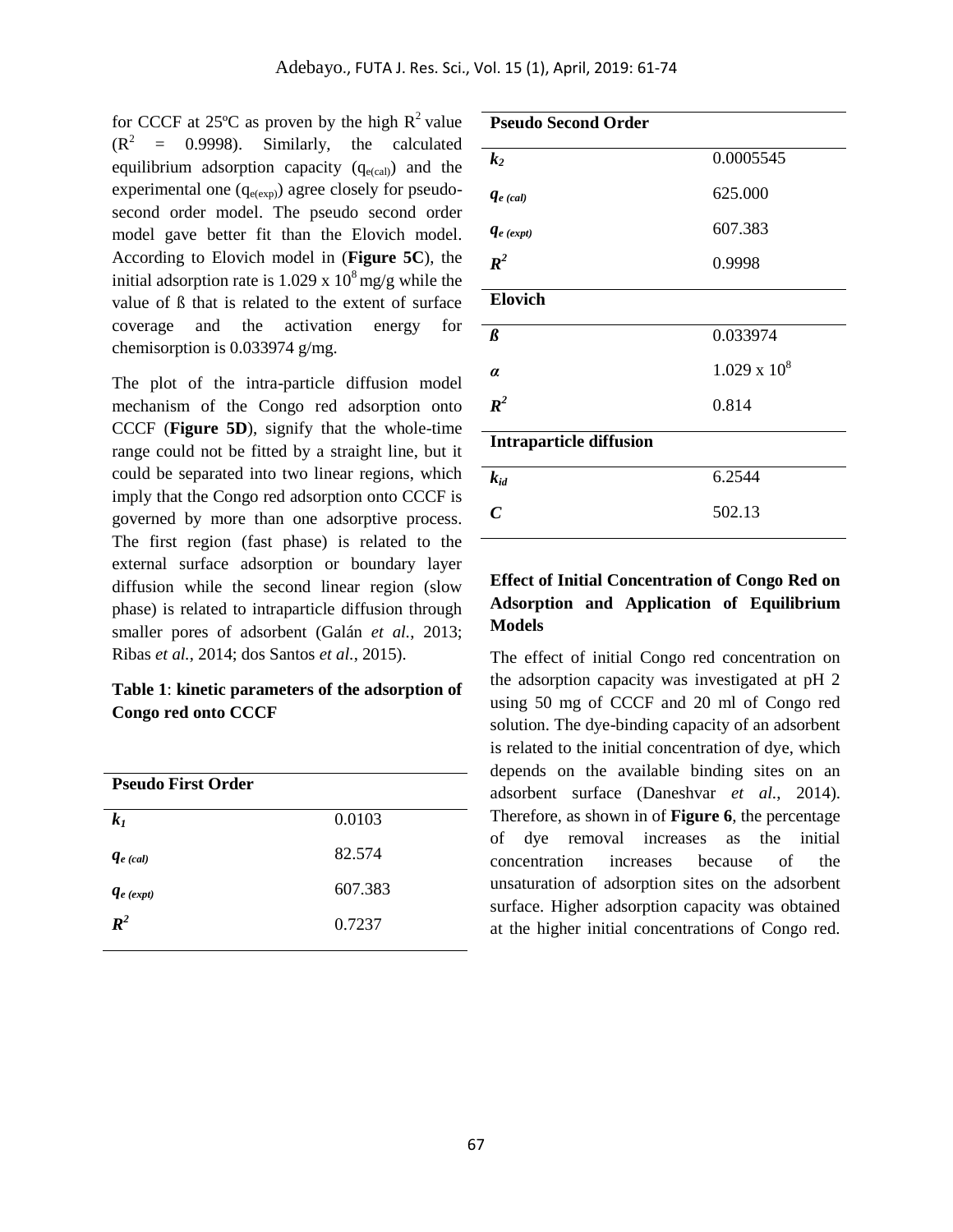

**Figure 5: the kinetic plots of adsorption of Congo red onto CCCF A) pseudo first order kinetic; B) the pseudo second order kinetic; C) the Elovich; and D) the intra-particle diffusion.** *Conditions: temperature = 25 °C; contact time = 2 – 480 min; agitation speed = 160 rpm; initial Congo red concentration = 600 mg/L.*



**Figure 6: dependence of initial dye concentration on removal of Congo red from aqueous solutions using CCCF.** *Conditions: temperature = 25 °C; contact time = 2 h; agitation speed = 160 rpm; initial Congo red concentration = 200 – 2000 mg/L.*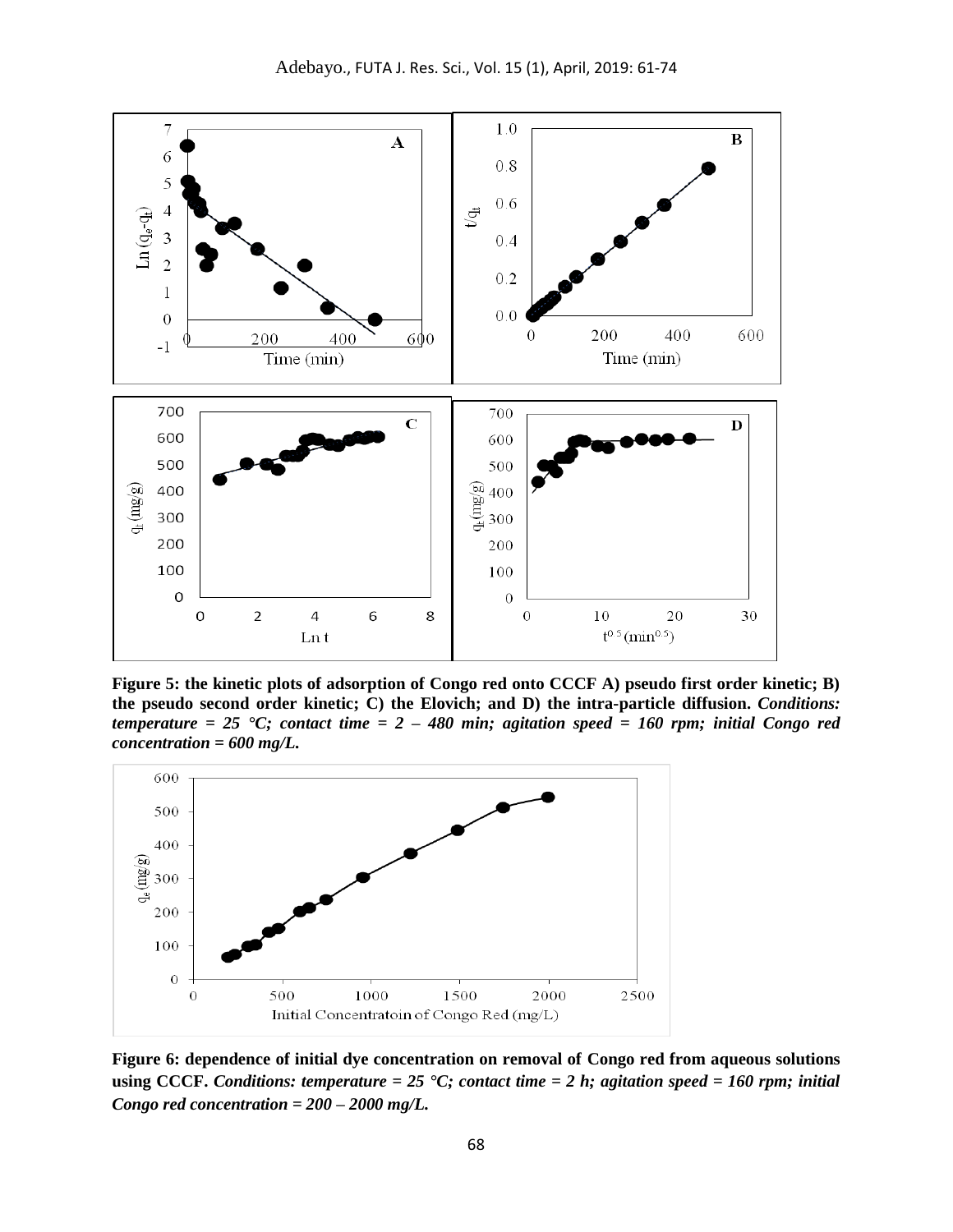Equilibrium relationships between dye molecules and adsorbent can be obtained from isothermal studies. The parameters of the equilibrium models provide explanation for mechanism of adsorption, affinity of the adsorbents for adsorbates and surface properties of adsorbents (dos Santos *et al.*, 2014). The adsorption characteristics CCCF were evaluated using Langmuir isotherm (Langmuir, 1918), Freundlich isotherm (Freundlich, 1906), and Temkin model (Tempkin, and Pyzhev, 1940). The Langmuir, Freundlich and Temkin models are depicted using Eqs (7), (8), and (9), respectively.

$$
\frac{1}{q_e} = \frac{1}{q_m} + \frac{1}{K_L q_m C_e} \tag{7}
$$

$$
\log q_e = \log K_F + \frac{1}{n} \log C_e \tag{8}
$$

$$
q_e = \frac{RT}{b_T} \ln A_T + \frac{RT}{b_T} \tag{9}
$$

where  $q_e$  is the equilibrium amount of Congo red adsorbed  $(mg/g)$ ;  $C_e$  the equilibrium concentration of the Congo red (mg/L);  $q_m$  is the monolayer adsorption capacity of the adsorbent (mg/g);  $K<sub>L</sub>$  is the Langmuir adsorption constant (L/mg) and is related to the free energy of adsorption.  $K_F$  and *n* are Freundlich constants, which are characteristics of the adsorption system and related to adsorption capacity and adsorption intensity;  $A_T$  is the Temkin isotherm equilibrium binding constant (L/g);  $b_T$  is the Temkin isotherm constant related to heat of sorption (J/mol), R is the universal gas constant (8.314 J/mol K); T is Temperature (K).

The Langmuir, Freundlich, and Temkin adsorption isotherms at 25°C are shown in **Figures 7A, B,** and **C**, respectively. **Table 2** shows the parameters of the three models. The data at 25°C and other temperature values used in this study show that adsorption isotherm of Freundlich were followed because Freundlich model successfully fit the experimental isothermal

data based on the value of  $R^2$  in **Table 2**. The CCCF has both micropore and mesopore surfaces.

The maximum adsorption capacity  $(q_{max})$ value of CCCF at 25°C for Congo red is 1000 mg/g. From the Freundlich model, the values of *n* of the lie between 1 and 10, which indicates that the surface CCCF is heterogeneous (Kadirvelu and Namasivayam, 2000).

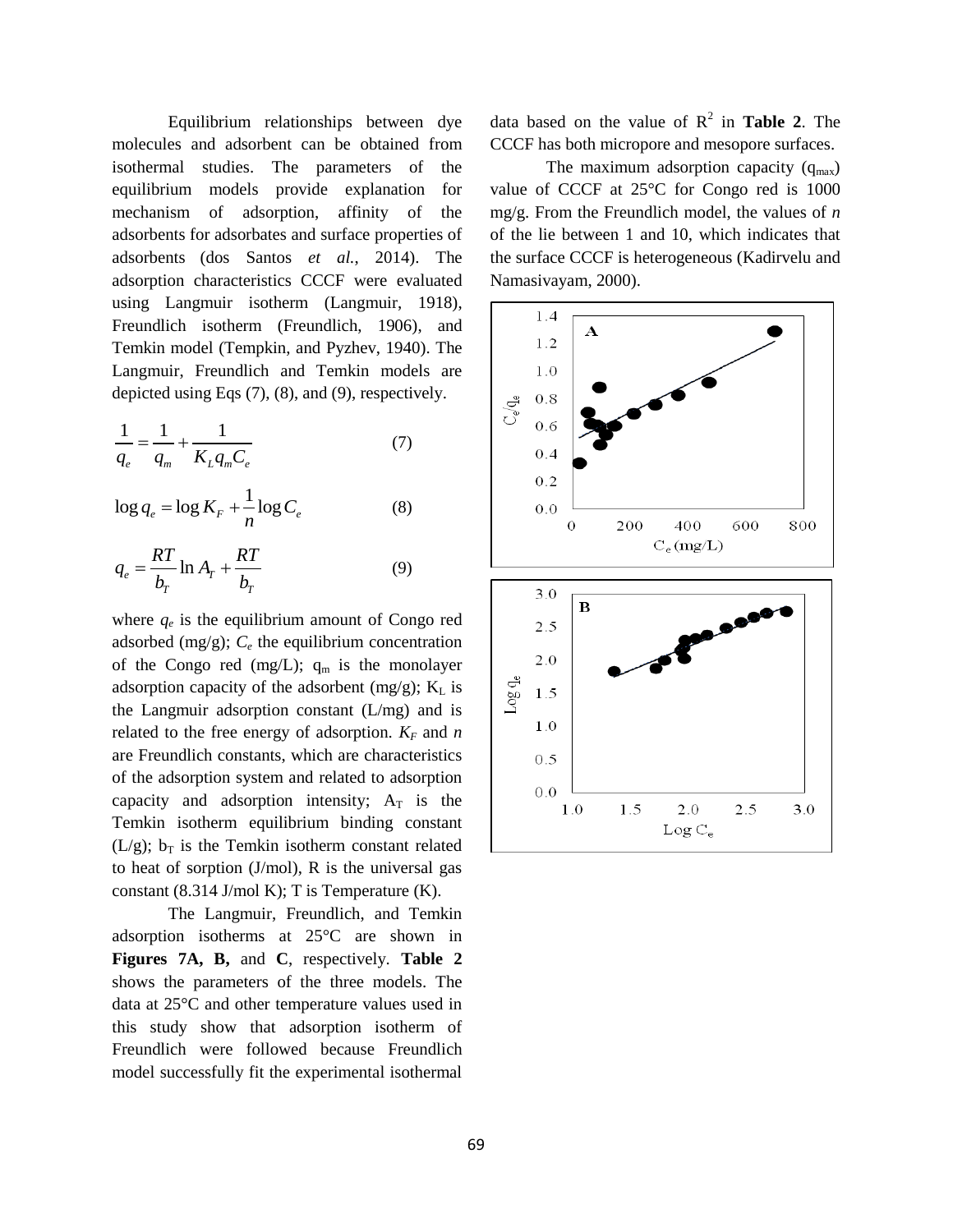

**Figure 7: Equilibrium models of removal of Congo red using CCCF A) Langmuir plot; B) Freundlich plot; and C) Temkin plot.** *Conditions: temperature = 25 – 50* **°C;** *contact time = 2 h***;** *agitation speed = 160 rpm; initial Congo red concentration = 200 – 2000 mg/L.*

|                  |                | Table 2. Equilibrium parameters of ausorphon or Congo Fed using CCCF |                |                |                        |
|------------------|----------------|----------------------------------------------------------------------|----------------|----------------|------------------------|
|                  | $25^{\circ}$ C | $30^{\circ}$ C                                                       | $35^{\circ}$ C | $40^{\circ}$ C | $50^{\circ}$ C         |
| Langmuir         |                |                                                                      |                |                |                        |
| $q_m$            | 1000.000       | 476.190                                                              | 588.235        | 526.316        | 252.462                |
| $K_L$            | 0.002008       | $5.181 \times 10^{-5}$                                               | 0.007784       | 0.0179         | $2.422 \times 10^{-5}$ |
| $\mathbb{R}^2$   | 0.7381         | 0.8814                                                               | 0.8081         | 0.9669         | 0.7924                 |
|                  |                |                                                                      |                |                |                        |
| Freundlich       |                |                                                                      |                |                |                        |
| $\boldsymbol{n}$ | 1.390          | 3.308                                                                | 0.2528         | 3.956          | 3.821                  |
| $K_F$            | 5.911          | 42.766                                                               | 75.405         | 70.502         | 75.370                 |
| $R^2$            | 0.9252         | 0.9991                                                               | 0.9257         | 0.9665         | 0.9463                 |
|                  |                |                                                                      |                |                |                        |
| <b>Temkin</b>    |                |                                                                      |                |                |                        |
| $K_T$            | 0.03299        | 0.317                                                                | 1.701          | 0.930          | 1.574                  |
| $b_T$            | 14.853         | 43.394                                                               | 46.583         | 37.754         | 48.326                 |
| $R^2$            | 0.9188         | 0.676                                                                | 0.6275         | 0.8653         | 0.8700                 |
|                  |                |                                                                      |                |                |                        |

**Table 2: Equilibrium parameters of adsorption of Congo red using CCCF**

#### **Thermodynamic Studies**

A good indicator of the nature of adsorption is temperature. The effect of temperature was investigated in this work (**Figure** 

**8A**). The adsorption capacity increased with increasing temperature from 25 to 40 °C, then decreased at 50 °C. The removal of Congo red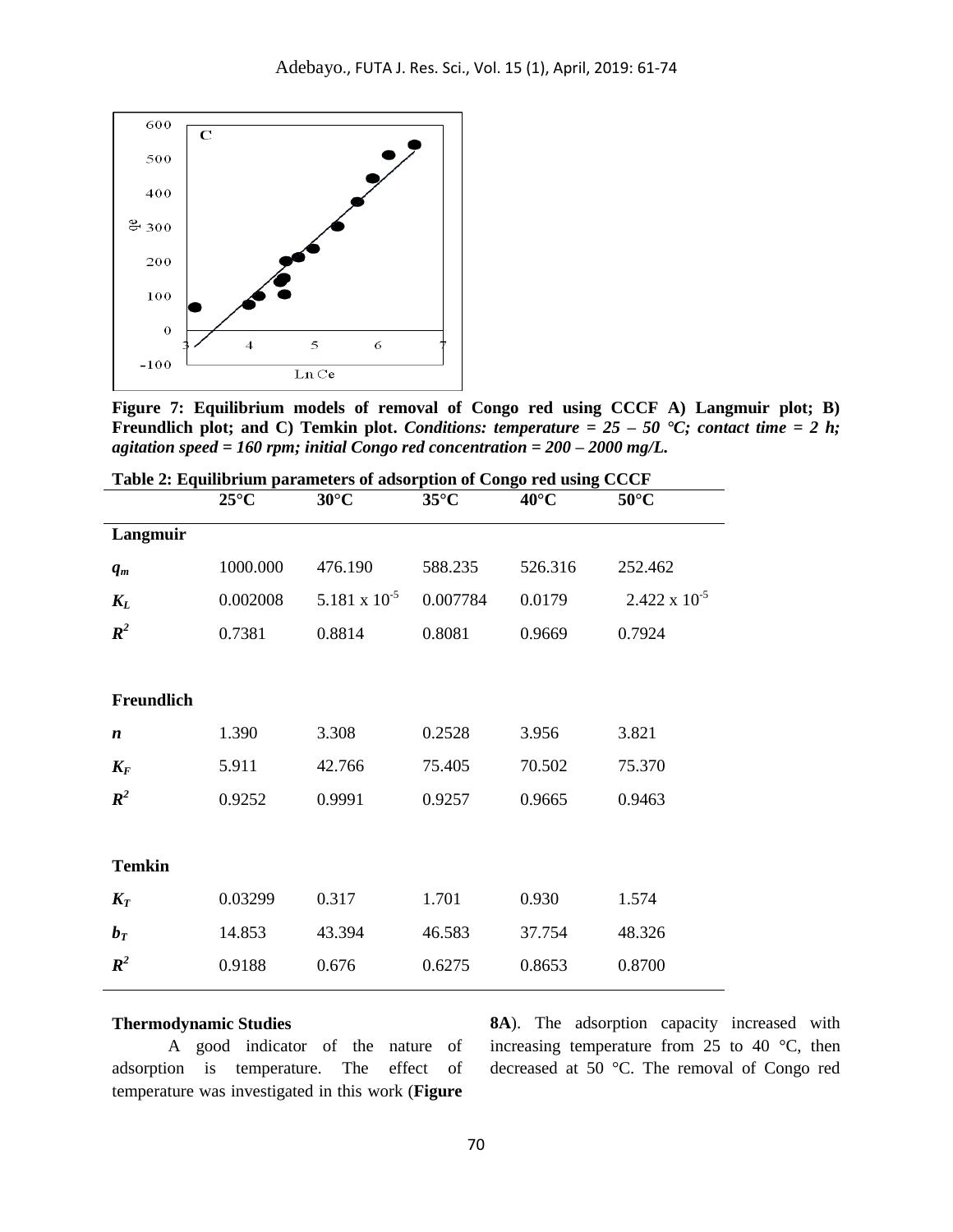using the CCCF adsorbent is temperature dependent.

The thermodynamic parameters in **Table 3** were calculated using Eqs  $(10) - (12)$ . The values of ΔHº and ΔSº were obtained from the slope and intercept, respectively, of van't Hoff plot (**Figure 8B**) using Eq. (12).

$$
\Delta G^{\circ} = \Delta H^{\circ} - T\Delta S^{\circ} \tag{10}
$$

$$
\Delta G^{\circ} = -RT \ln K_D \tag{11}
$$

$$
\ln K_D = \frac{\Delta S^o}{R} - \frac{\Delta H^o}{RT}
$$
 (12)

where  $\Delta H^{\circ}$  is the standard enthalpy change (kJ/mol);  $\Delta S^{\circ}$  is the standard entropy change (J/mol K);  $\Delta G^{\circ}$  is the standard Gibb's free energy

(kJ/mol); R is the universal gas constant (8.314  $J/K$ ) mol; T is temperature (K); and  $K_D$  is equilibrium adsorption constant of the isotherm fits (which must be converted to SI units using the molecular mass of the dye).

The negative values of  $\Delta G^{\circ}$  imply that the Congo red adsorption onto CCCF is a favourable and spontaneous process at all experimental temperatures. The values of ΔH° and ΔSº obtained in this study are  $-50.087$  kJ/mol and  $172.374$ J/mol K, respectively. The interaction between CCCF and Congo red was an exothermic process. There was an increase in randomness at the solid/liquid interface because ΔS° has positive value.



**Figure 8**: **A) effect of temperature on the removal of Congo red using CCCF; and B) van't Hoff plot.** *Conditions: temperature = 25 – 50*  $\text{°C}$ ; *contact time = 2 h; agitation speed = 160 rpm; initial Congo red concentration = 1000 mg/L.*

| Table 3: thermodynamic parameters of adsorption of Congo red onto CCCF |  |  |
|------------------------------------------------------------------------|--|--|
|                                                                        |  |  |

| Temperature $(K)$ | $\Delta G^{\circ}$ (kJ/mol) | $\Delta H^{\circ}$ (kJ/mol) | $\Delta S^{\circ}$ (J/mol K) |
|-------------------|-----------------------------|-----------------------------|------------------------------|
| 298               | $-1.0826$                   |                             |                              |
| 303               | $-2.4010$                   | $-50.087$                   | 172.374                      |
| 323               | $-5.5327$                   |                             |                              |

### **CONCLUSION**

 $Clav-Corn$  cob–Fe $Cl<sub>3</sub>$  composite was prepared and used as adsorbent for removal of Congo red from aqueous solutions. The adsorbent was characterised using FTIR spectroscopy, SEM, and Nitrogen adsorption/desorption isotherm. The optimum pH for adsorption of Congo red onto CCCF was pH 2 while the equilibrium time for the adsorption process was 1 h. Four kinetic models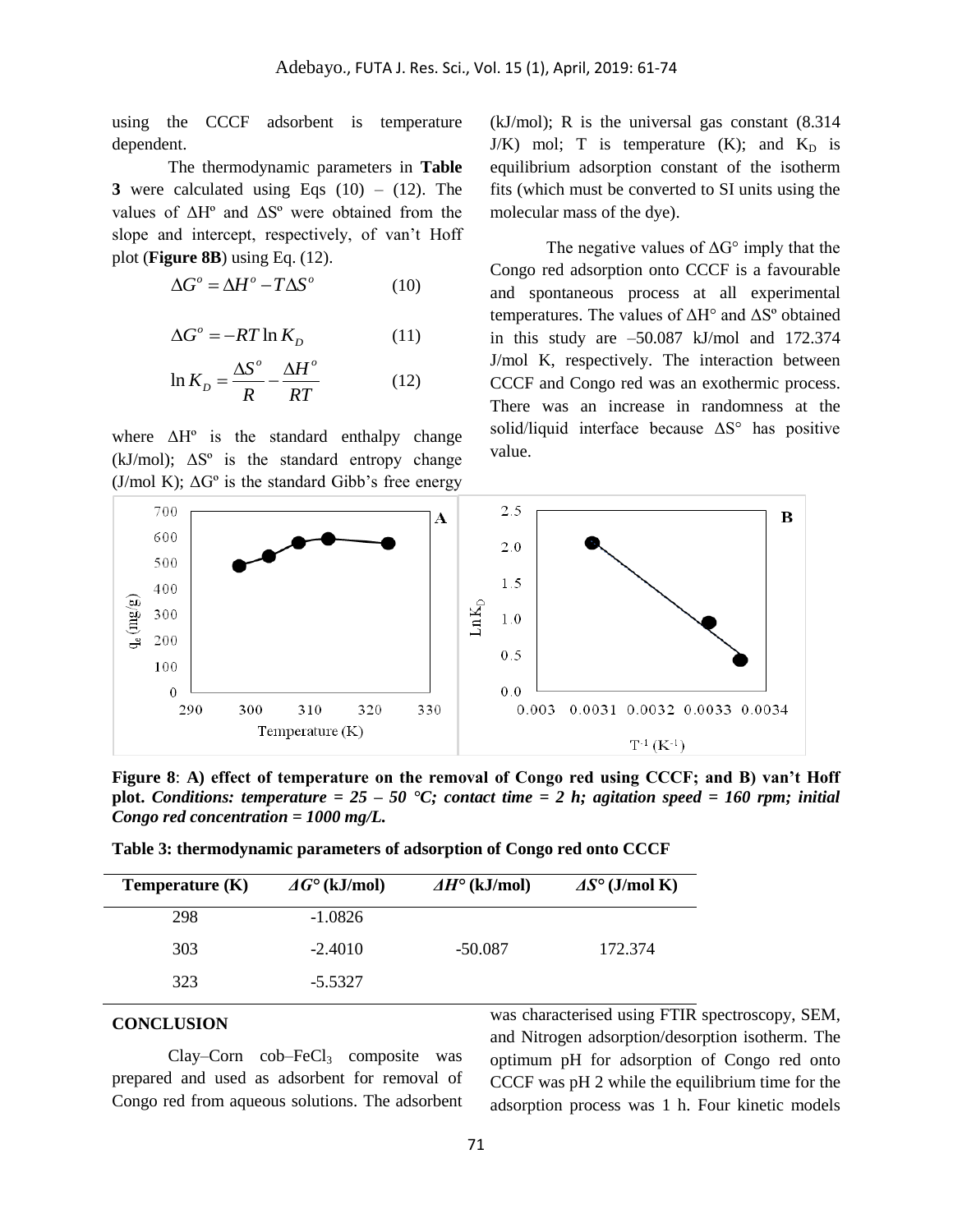were used to test the kinetic data. The pseudo– second order model gave the best fit. The equilibrium data was evaluated using Langmuir, Freundlich and Temkin models. The best isotherm model that described the interaction of Congo red with CCCF was the Freundlich model. The maximum adsorption capacity  $(Q<sub>max</sub>)$  was 1000.00 mg/g. Thermodynamic studies calculations suggested that the Congo red adsorption from aqueous solutions using CCCF was spontaneous and exothermic. The CCCF adsorbent was effective for removal of Congo red from aqueous solutions.

# **REFERENCES**

- **Adebayo, M.A., Adediji, J.F., Adebayo, A.A. and Adebayo, O.T.** (2012a). Equilibrium, kinetic and thermodynamic parameters of the biosorption of  $Ni<sup>2+</sup>$  from aqueous solution by *Streblus asper*. J. Appl. Sci., 12(1): 71–77. DOI: 10.3923/jas.2012.71.77
- **Adebayo, M.A., Adebayo, A.A., Adediji, J.F. and Adebayo, O.T.** (2012b). Isotherm, kinetic, and thermodynamic studies of lead(II) biosorption by *Streblus asper*. Pacific J. of Sci. Tech., 13(2): 283–293.
- **Adebayo, M.A., Prola, L.D.T., Lima, E.C., Puchana-Rosero, M.J., Cataluña, R., Saucier, C., Umpierres, C.S., Vaghetti, J.C.P., da Silva, L.G. and Ruggiero, R.**  (2014). Adsorption of Procion Blue MX-R dye from aqueous solutions by lignin chemically modified with aluminium and manganese. J. Hazard. Mater., 268: 43–50. DOI: 10.1016/j.jhazmat.2014.01.005
- **Bazzo, A., Adebayo, M.A., Dias, S.L.P., Lima, E.C., Vaghetti, J.C.P., de Oliveira, E.R., Leite, A.J.B. and Pavan, F.A. (**2016). Avocado seed powder: characterization and its application as biosorbent for crystal violet dye removal from aqueous solutions. Desalin. Water Treat., 57(34): 15873–15888. DOI: 10.1080/19443994.2015.1074621
- **Bello, O.S. and Ahmad, M.A.** (2011). Adsorptive removal of a synthetic textile dye using cocoa pod husks. Toxicol. Environ. Chem., 93(7): 1298–1308. DOI: 10.1080/02772248.2011.590490
- **Bello, O.S. and Banjo, S.** (2012). Equilibrium, kinetic, and quantum chemical studies on the adsorption of Congo red using *Imperata cylindrica* leaf powder activated carbon. Toxicol. Environ. Chem., 94(6): 1114–1124. DOI: 10.1080/02772248.2012.691504
- **Cardoso, N.F., Lima, E.C., Pinto, I.S., Amavisca, C.V., Royer, B., Pinto, R.B., Alencar, W.S. and Pereira, S.F.** (2011). Application of cupuassu shell as biosorbent for the removal of textile dyes from aqueous solution. J. Environ. Manage., 92(4): 1237– 1247. DOI: 10.1016/j.jenvman.2010.12.010
- **Cheng Z., Zhang, L., Guo, X., Jiang, X. and Li, T.** (2015). Adsorption behavior of direct red 80 and congo red onto activated carbon/surfactant: Process optimization, kinetics and equilibrium. Spectrochim. Acta A Mol. Biomol. Spectrosc., 137: 1126–1143. DOI: 10.1016/j.saa.2014.08.138
- **Daneshvar, E., Sohrabi, M.S., Kousha, M., Bhatnagar, A., Converti, A. and Norrstom, A.C.** (2014). Shrimp shell as an efficient bioadsorbent for Acid Blue 25 dye removal from aqueous solution. J. Taiwan Inst. Chem. Eng., 45(6): 2926–2934.
- **de Farias, R.S., de Brito Hugo, L.B., da Cruz, M.R., Cardoso, LM.F., Gondim, T.A. and de Paulo, V.R.** (2018). Adsorption of congo red dye from aqueous solution onto aminofunctionalized silica gel. Eng. Sanit. Ambient. 23: 1053-1060. DOI: 10.1590/S1413- 41522018172982
- **dos Reis, G.S., Adebayo, M.A., Sampaio, C.H., Lima, E.C., Thue, P.S., Dias, S.L.P., de Brum, A.S. and Pavan, A.F.** (2017). Removal of phenolic compounds using sludge-based activated carbons prepared by conventional and microwave-assisted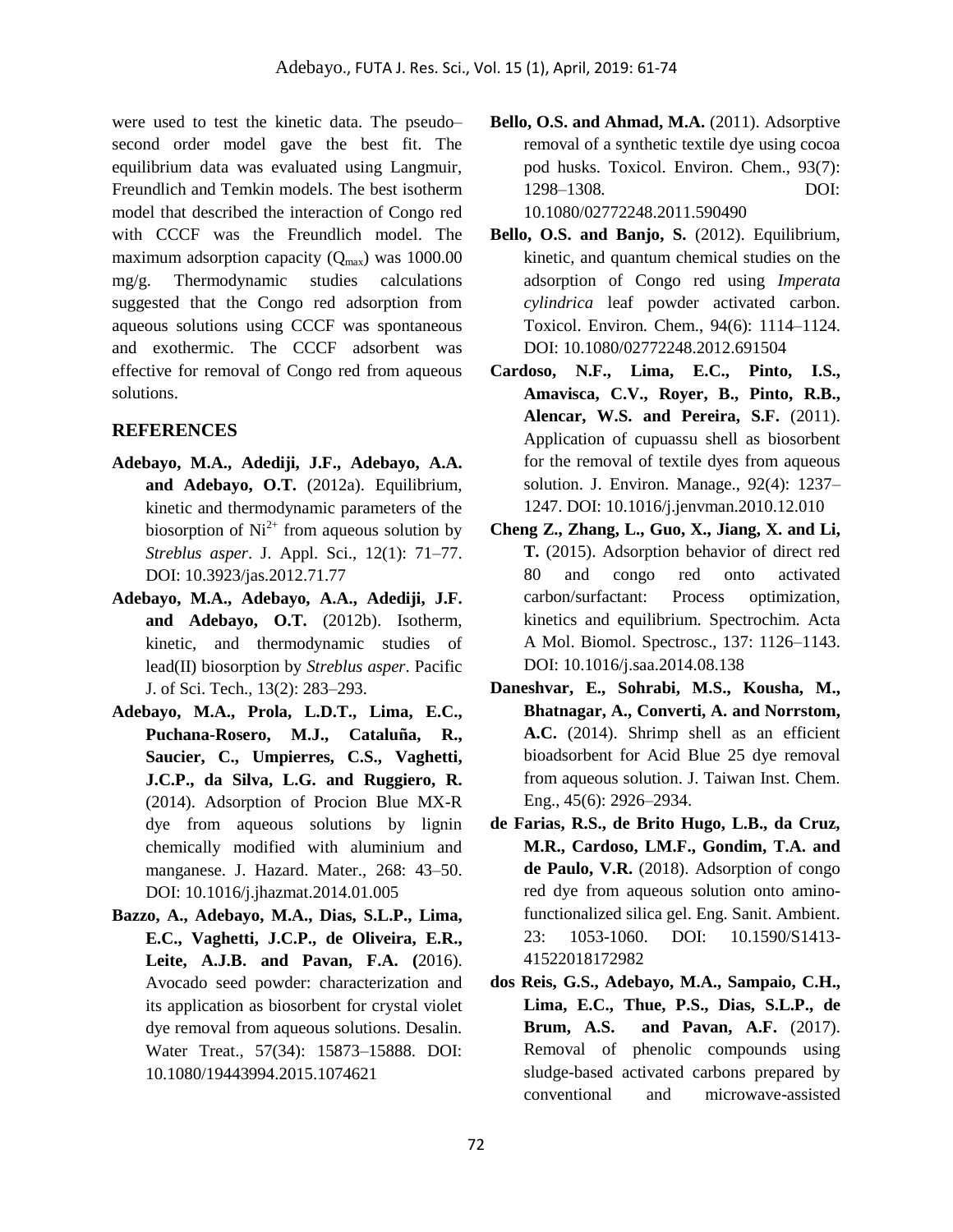pyrolysis. Water Air Soil Poll., 228(33): 1– 17. DOI: 10.1007/s11270-016-3202-7

- **dos Reis, G.S., Adebayo, M.A., Lima, E.C., Sampaio, C.H. and Prola, L.D.T.** (2016). Activated carbons from sewage sludge for preconcentration of copper. Anal. Lett., 49(4): 541–555. DOI: 10.1080/00032719.2015.1076833
- **dos Santos, D.C., Adebayo, M.A., Lima, E.C., Pereira, S.F.P., Cataluña, R., Saucier, C., Thue, P.S. and Machado, F.M.** (2015). Application of carbon composite adsorbents prepared from coffee waste and clay for the removal of reactive dyes from aqueous solutions. J. Braz. Chem. Soc., 26(5): 924– 938. DOI: 10.5935/0103-5053.20150053
- **dos Santos, D.C., Adebayo, M.A., Pereira, S.F.P., Prola, L.D.T., Cataluña, R., Lima, E.C., Gally, C.R., Saucier, C. and Machado, F.M. (**2014). Application of carbon composite adsorbents prepared from coffee wastes and red mud for the removal of textile dyes from aqueous solutions: kinetic, equilibrium, and thermodynamic studies. Korean J. Chem. Eng., 31(8): 1470–1479. DOI: 10.1007/s11814-014-0086-3
- **Doumic, L., Salierno, G., Cassanello, M., Haure, P. and Ayude, M.** (2015). Efficient removal of Orange G using Prussian Blue nanoparticles supported over alumina, Catal. Today, 240: 67–72.
- **Freundlich, H**. (1906). Over the adsorption in solution. Phys. Chem. Soc., 57: 385–470.
- **Galán, J., Rodríguez, A., Gómez, J.M., Allen, S.J. and Walker, G.M.** (2013). Reactive dye adsorption onto a novel mesoporous carbon. Chem. Eng. J., 219: 62–68.
- **Gregg, S.J. and Sing, K.S.W.** (1982). Adsorption, surface area and porosity, 2nd ed. Academic press, London.
- **Guo, H., Chen, J., Weng, W., Zheng, Z. and Wang, D.** (2014). Adsorption behavior of Congo red from aqueous solution on  $La_2O_3$ doped  $TiO<sub>2</sub>$  nanotubes. J. Ind. Eng. Chem.,

20: 3081–3088. DOI: 10.1016/j.jiec.2013.11.047

- **Gupta, V.K., Gupta, B., Rastogi, A., S. Agarwal and A. Nayak** (2011). A comparative investigation on adsorption performances of mesoporous activated carbon prepared from waste rubber tire and activated carbon for a hazardous azo dye-Acid Blue 113, J. Hazard. Mater. 186: 891–901.
- **Kadirvelu, K. and C. Namasivayam** (2000). Agricultural by-products as metal adsorbents: sorption of lead(II) from aqueous solutions onto coir-pith carbon. Environ. Technol., 21(10): 1091–97. DOI:10.1080/09593330.2000.9618995
- **Langmuir, I. (**1918). The adsorption of gases on plane surfaces of glass, mica and platinum. J. Am. Chem. Soc., 40: 1361–1403.
- **Leal, M.A.L, Martínez, R.C., Villanueva, R.A.C., Flores, H.E.M. and Penagos, C.J.C.** (2012). Arsenate biosorption by ironmodified pine sawdust in batch systems: kinetics and equilibrium studies. BioResources, 7(2): 1389–1404.
- **Machado, F.M., Bergmann, C.P., Lima, E.C., Adebayo, M.A. and Fagan, S.B.** (2014). Adsorption of a textile dye from aqueous solutions by carbon nanotubes. Mater. Res., 17(Suppl. 1): 153–160. DOI: 10.1590/S1516- 14392013005000204
- **Muthuraman, G.** (2011). Extractive removal of astacryl blue BG and astacryl golden yellow dyes from aqueous solutions by liquid–liquid extraction, Desalination, 277: 308–312.
- **Olasehinde, E.F., Adegunloye, A.V., Adebayo, M.A. and Oshodi, A.A.** (2018). Sequestration of aqueous lead(II) using modified and unmodified red onion skin. Anal. Lett., 51(17): 2708–2730. DOI: 10.1080/00032719.2018.1448989
- **Puchana-Rosero, M.J., Adebayo, M.A., Lima, E.C., Machado, F.M., Thue, P.S., Vaghetti, J.C.P., Umpierres, C.S. and Gutterres, M.**  (2016). Microwave-assisted activated carbon